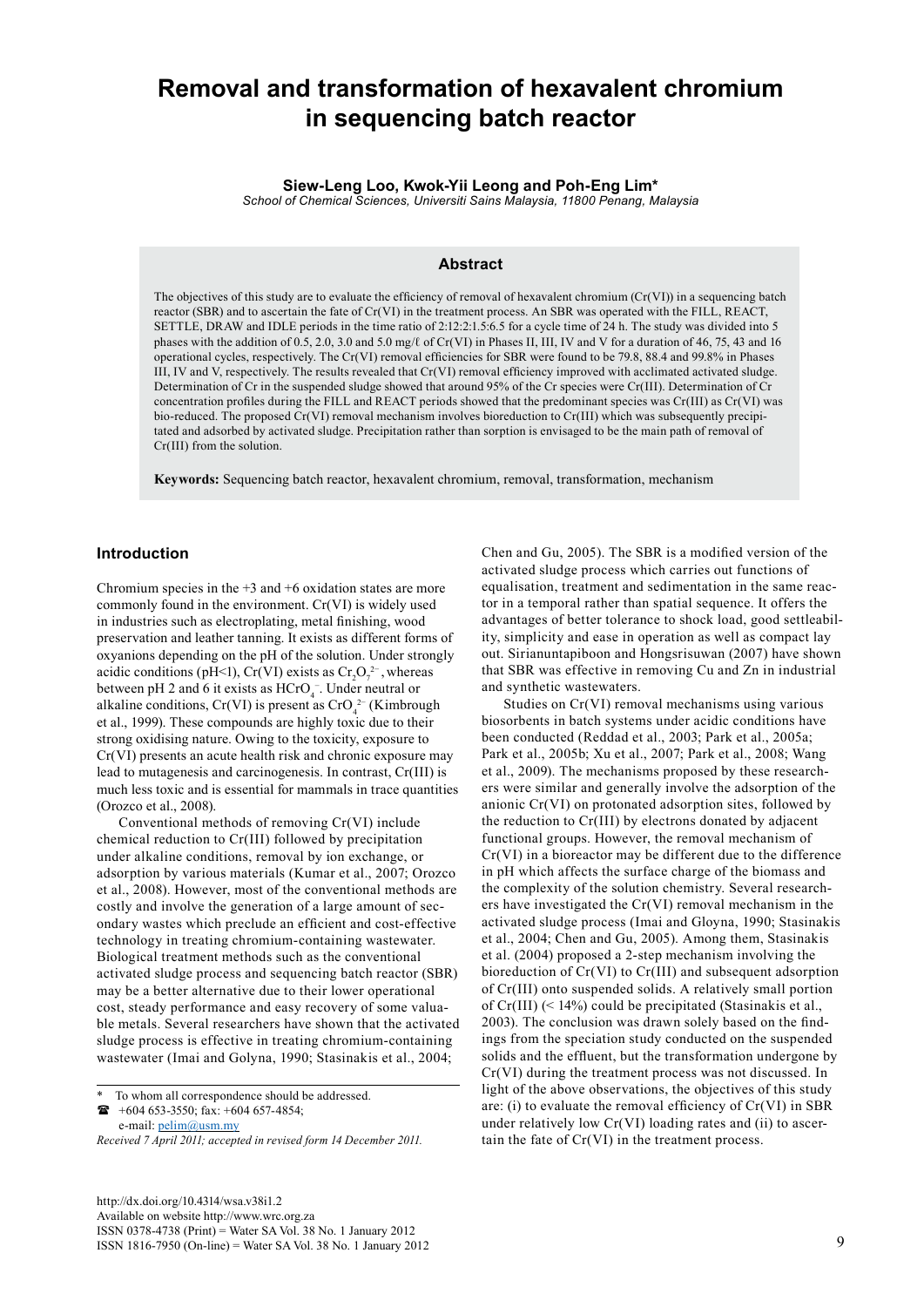## **Experimental**

## **Experimental set-up and operation**

A plexiglass reactor with dimensions of 19.5 x 25 x 20 cm (width x length x height) and a working volume of 10  $\ell$  was operated on a 24-h cycle with the FILL, REACT, SETTLE, DRAW and IDLE periods in the time ratio of 2:12:2:1.5:6.5. Mixing was provided during the FILL period by using an ejector. During each cycle, 7 ℓ of influent and treated effluent were introduced and drawn, respectively. The sludge age was controlled at around 10 days. The base mix for the reactor was of the following composition (concentration in mg/ℓ): bactopeptone (188), sucrose (563),  $KH_2PO_4(35)$ ,  $K_2HPO_4(180)$ ,  $(NH_4)_2SO_4(226)$ , NaHCO<sub>3</sub>(576),  $MgSO_4(49)$ , FeCl<sub>3</sub>.6H<sub>2</sub>O (10), CaCl<sub>2</sub>(42). The seed sludge for the reactor was obtained from a local municipal wastewater treatment plant. Ethanol solution ( $\approx 4.6$  % v/v) with a theoretical COD of 75.8 mg  $O_2/m\ell$  was added as a carbon source on the commencement of the anoxic period. The study was divided into 5 phases. In Phase I, the reactor was operated without the addition of Cr(VI) for a period of 60 operational cycles. The reactor was then loaded with 0.5, 2, 3 and 5 mg/ $\ell$  of Cr(VI) during the FILL period in Phases II, III, IV and V, respectively, for a duration of 46, 75, 43 and 16 operational cycles, respectively.

## **Determination of performance parameters**

The mixed liquor suspended solids (MLSS) concentration and sludge volume index (SVI) were determined regularly in every phase following the Standard Methods (APHA, 1998). The Cr(VI) removal efficiency was evaluated by determining the concentrations of Cr(VI) and total Cr in the effluent for every operational cycle. Wasted sludge for every operational cycle was obtained to determine the concentration of total Cr accumulated in the sludge. During each phase, concentration profiles of Cr(VI), Cr(III) and total Cr in the aqueous and particulate phases during the FILL and REACT periods were determined. Mixed liquor samples were obtained from the reactor at a predetermined time interval and separated into the aqueous and particulate phases via filtration. The dissolved oxygen (DO) concentration and pH profiles were determined *in situ* by using a DO meter (YSI 550A) and a pH meter (Cyber Scan 500), respectively.

 Total Cr and Cr(VI) concentrations in the aqueous phase were determined following Method No. 3111 B/3113 B and Method No. 3500-Cr B, respectively (APHA, 1998). Total Cr concentration was analysed by direct analysis of the filtrate using a flame atomic absorption spectrophotometer (FAAS) (Perkin Elmer AAS 3100) or a graphite furnace-AAS (Perkin Elmer Analyst 100), depending on the concentration ranges, while Cr(VI) was measured colourimetrically using an UV-Vis spectrophotometer (Hitachi U-2000). The Cr(VI) concentration in the suspended solids was determined by the selective leaching of Cr(VI) using sodium carbonate followed by final detection by graphite furnace-AAS (Perkin Elmer Analyst 100) as described in Elci et al. (2010). Total Cr concentration in the suspended sludge was determined by open digestion with concentrated nitric acid followed by FAAS analysis (APHA, 1998). For the aqueous and solid phases, Cr(III) concentrations were calculated from the difference between the total Cr and Cr(VI) concentrations.

### **FTIR analysis**

Samples of the suspended sludge before and after exposure to different concentrations of Cr(VI) were obtained and dried in



*Trends of MLSS concentrations and SVI values during the operational period*

the oven (Memmert 400) at 105°C. A minute amount of dried sludge was ground with dried KBr into fine particles by using mortar and pestle. The mixture was made into a translucent disk by compressing the mixture in a die using a manual hydraulic press. The resultant KBr disk was analysed using a FTIR spectrophotometer (Perkin Elmer 2000).

### **Adsorption studies**

Equilibrium adsorption studies were conducted to determine the adsorption capacity of the suspended activated sludge for Cr(VI) and Cr(III) at pH 6, 7 and 8. Dried activated sludge of 0.100 g in weight and  $\leq 1$  mm in size was shaken at 250 r/ min with 20.0 mℓ of Cr(VI) and Cr(III) solutions of concentrations ranging from 1.0 to 10.0 mg/ℓ, for a duration based on the preliminary contact time study. After shaking, the sample was filtered and the filtrate was analysed for Cr(VI) and Cr(III) concentrations using the analytical methods described in the previous section. The point of zero charge  $(pH_{\text{max}})$  of the activated sludge was also determined (Ofomaja et al., 2009).

## **Results and discussion**

## **MLSS concentrations and SVI values**

The trends of MLSS concentrations and SVI values of the suspended sludge during the operational period are shown in Fig. 1. The decrease in MLSS concentration in Phase I (before Cr(VI) addition) was primarily due to sludge age control. At the beginning of Phase II, the MLSS concentration decreased drastically with the addition of 0.5 mg/ $\ell$  of Cr(VI) due to the inhibitory effects of Cr(VI) on the growth of the biomass. Once the biomass had been acclimated to Cr(VI), the MLSS concentration increased, even at higher Cr(VI) dosages, in Phases IV and V. These results agree with those of Yetis et al. (1999), who reported that Cr(VI) exerted stimulatory effects on biomass yield up to 25 mg/ℓ of Cr(VI) in a continuous activated sludge system with acclimated cultures.

Figure 1 shows that the SVI values effectively varied between the values of 60 to 100 ml/g throughout Phases I, II, III and IV, which is indicative of good settleability and compressibility (Fig. 1). However, the SVI values increased drastically in Phase V indicating that the sludge had yet to be acclimated to higher Cr(VI) concentrations in this phase, which was of relatively short duration.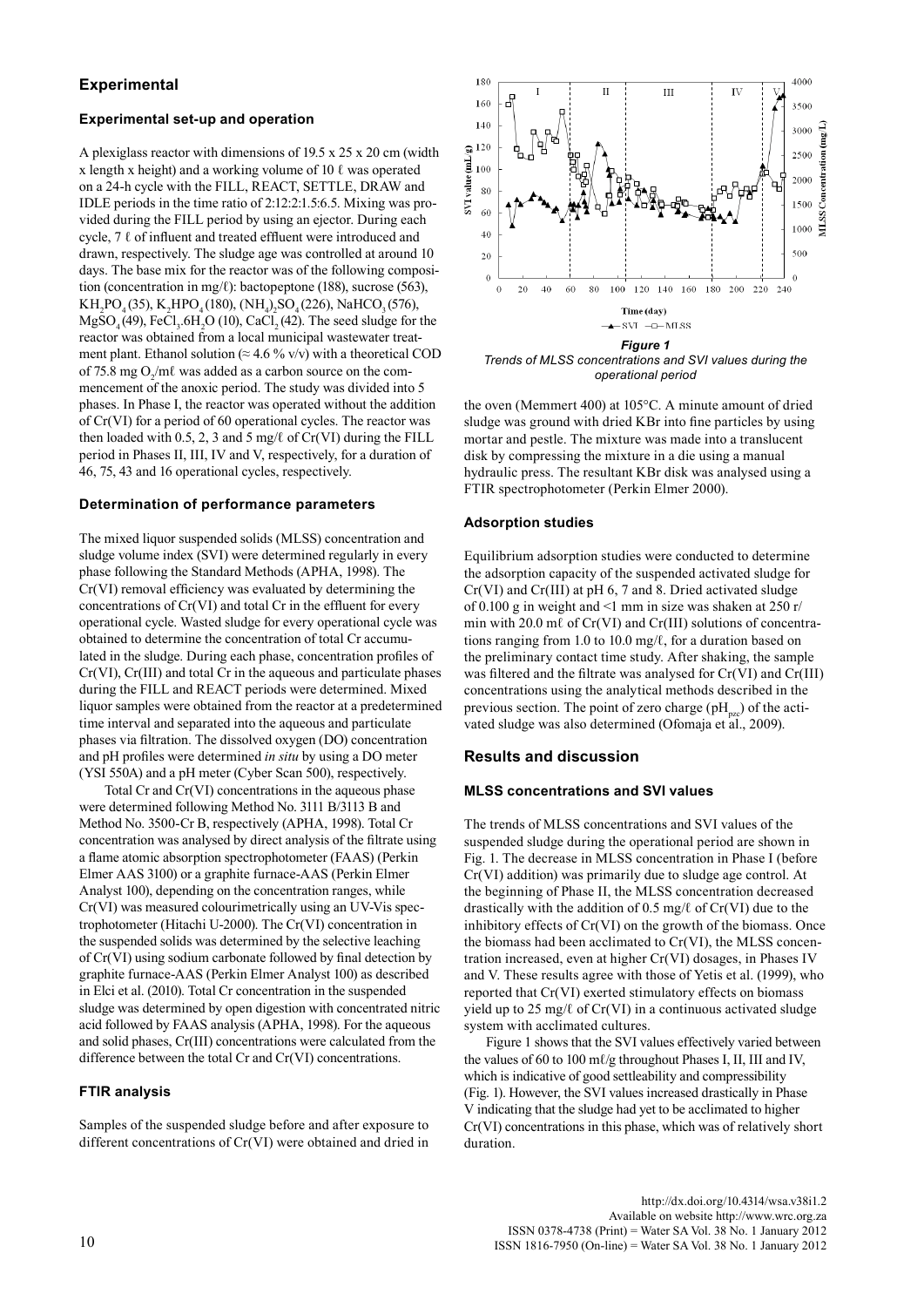

*(a) Effluent Cr(III) and Cr(VI) concentrations and Cr(VI) removal efficiency and (b) total Cr concentration in the sludge during the operational period*

#### **Cr removal**

The Cr(VI) removal efficiency was determined by monitoring the concentration of Cr(VI) in the effluent. Figure 2a depicts the effluent Cr(III) and Cr(VI) concentrations and the Cr(VI) removal efficiencies in the SBR. During Phase II, the reactor was very efficient in Cr(VI) removal as practically no Cr(VI) was detected in the effluent. When the influent Cr(VI) was increased to  $2.0 \text{ mg}/\ell$  in Phase III, the mean removal efficiency decreased briefly but recovered quickly to 80±6%. A similar trend was observed in Phase IV in which an increase of Cr(VI) to 3.0 mg/ℓ resulted in a drastic decrease in the removal efficiency for a brief period before recovering to more than 99%. In Phase V, the removal efficiency remained above 99% despite an increase of  $Cr(VI)$  to 5.0 mg/ $\ell$ . The recovery in removal efficiency may be attributed to biomass acclimation to Cr(VI) containing feed. Chen and Gu (2005) also found that acclimated activated sludge had a higher Cr(VI) removal efficiency.

In comparison to other treatment systems, the SBR in this study was able to achieve a relatively high Cr(VI) removal efficiency. In comparison, Imai and Gloyna (1990) reported that the Cr(VI) removal efficiency for an aerated fed-batch activated sludge reactor operated at pH 7 and 8 was less than 25%. Stasinakis et al.(2004) reported a mean Cr(VI) removal of 42±11% using an aerobic activated sludge system. The higher Cr(VI) removal efficiency achieved in this study might be due to the employment of agitated FILL period without aeration. At such a low-DO environment, the reduction of  $Cr(VI)$  to  $Cr(III)$ was highly favourable thereby decreasing the concentration of Cr(VI). Stasinakis et al.(2004) studied the effect of aerobic and anoxic reactors in the reduction of Cr(VI) and found that the inclusion of an anoxic reactor prior to the aerobic reactor had improved the mean Cr(VI) removal to 84±9% when the influent  $Cr(VI)$  concentration was at 1 mg/ $\ell$ .



*Figure 3 FTIR spectra of activated sludge before and after Cr(VI) addition*

Since Cr introduced into the reactor was almost completely removed during most phases, the removed Cr species should be accumulated in the sludge. Therefore, samples of suspended sludge for each operational cycle were obtained for the determination of total Cr. Suspended sludge samples collected in Phases IV and V were also analysed for the content of Cr species and it was found that Cr(III) constituted  $95\pm1\%$  of Cr in the sludge. Figure 2b depicts the trend of total Cr concentrations in the suspended sludge with the operational period, which showed a general increase of Cr content in the sludge with time. The Cr species removed from the bulk solution could accumulate in the suspended sludge through processes such as adsorption, precipitation and intracellular uptake of Cr species by living cells (Imai and Golyna, 1996). The rates of increase in the Cr content in Phases II, III, IV and V were estimated to be 0.015, 0.044, 0.136 and 0.199 mg/g **per day**, respectively, based on a linear fit to the data for each phase shown in Fig. 2b. The higher rate of increase in Phases IV and V was attributed to the higher concentrations of Cr(VI) being added and higher Cr(VI) removal efficiencies.

#### **FTIR analysis**

The adsorption sites on the activated sludge surface can be identified by analysing the FTIR spectra of the sludge before and after Cr(VI) addition (Fig. 3). The FTIR spectrum of the unexposed sludge displayed a broad absorption peak at 3 430 cm-1 which may be assigned to the presence of –O-H and –N-H functionalities. The peaks at 1 637 and 1 385 cm<sup>-1</sup> were probably due to the C=O and the C-O stretching of carboxylate group. A shoulder at 1 107 cm-1 could be assigned to cellulosic –O-H. The high functionalities of the activated sludge indicate that adsorption may occur through surface complexation in addition to electrostatic attraction and ion exchange mechanisms. Two changes were observed in the FTIR spectra of the sludge after Cr(VI) addition. The first change was the weaker appearance of the shoulder at  $1\ 107\ \text{cm}^{-1}$  indicating the involvement of cellulosic –O-H in sequestering Cr(III) and to a lesser extent Cr(VI). This showed that extracellular polymer (EP) produced by the activated sludge played a role in the adsorption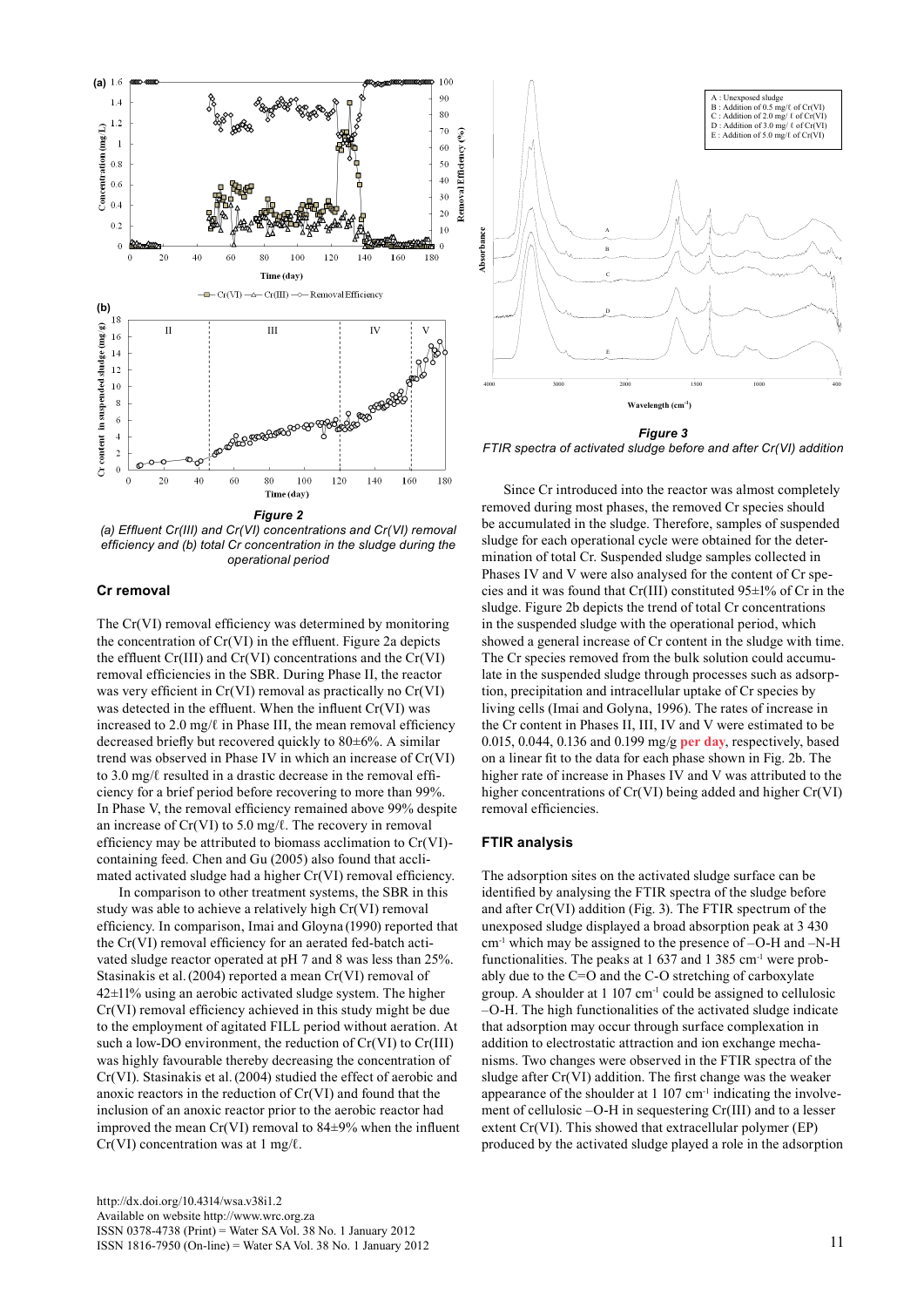| Table 1<br>Ratios of the peak heights of absorption bands at 1385<br>and 1 637 cm <sup>-1</sup> for activated sludge samples |                                          |            |            |            |  |  |  |  |  |
|------------------------------------------------------------------------------------------------------------------------------|------------------------------------------|------------|------------|------------|--|--|--|--|--|
| <b>Activated</b>                                                                                                             | Initial Cr(VI) concen-<br>tration (mg/l) | Absorbance |            | $A_{1385}$ |  |  |  |  |  |
| sludge sample                                                                                                                |                                          | $A_{1385}$ | $A_{1637}$ | $A_{1637}$ |  |  |  |  |  |
| Unexposed                                                                                                                    |                                          | 0.0181     | 0.0374     | 0.4840     |  |  |  |  |  |
| Exposed                                                                                                                      | 0.5                                      | 0.0207     | 0.0271     | 0.7638     |  |  |  |  |  |
| Exposed                                                                                                                      | 2.0                                      | 0.0182     | 0.0163     | 1.1165     |  |  |  |  |  |
| Exposed                                                                                                                      | 3.0                                      | 0.0210     | 0.0181     | 1.1602     |  |  |  |  |  |
| Exposed                                                                                                                      | 5.0                                      | 0.0321     | 0.0253     | 1.2688     |  |  |  |  |  |

process because its main composition is polysaccharide (Brown and Lester,1979). The disappearance of the cellulosic –O-H after the adsorption of Cd by EP was also observed by Zheng et al. (2008). The second change in the FTIR spectra of the sludge after Cr(VI) addition was the relative height of the peaks at 1 637 and 1 385 cm-1. The maximum peak height of the 2 peaks was obtained by using a spectral calculator. Table 1 shows that the ratio of the peak height of adsorption due to C-O stretching to that of adsorption due to C=O stretching increased with initial Cr(VI) concentration. Pagnanelli et al. (2009) also observed a shift in the relative intensities of the carboxylate peaks at 1 621 and 1 418 cm-1, indicative of interaction between metal ions with carboxylic adsorbent sites.

### **Equilibrium adsorption studies**

The adsorption data were fitted to the Freundlich and Langmuir models to determine the adsorption capacities of the dried suspended sludge for Cr(VI) and Cr(III). The linearised Freundlich and Langmuir isotherms are expressed, respectively, by the following equations:

$$
\log Q_e = \log K_F + (1/n)\log C_e \tag{1}
$$

and 
$$
C_e/Q_e = (1/K_L Q_M) + C_e/Q_M
$$
 (2)

where:

*Qe* is the amount of Cr adsorbed per unit mass of the adsorbent at equilibrium (mg/g),

 $K<sub>r</sub>$  is a constant related to the adsorption capacity of the adsorbent,

*n* is a constant related to the affinity of the activated sludge for Cr,

 $C_e$  is the residual concentration of Cr in the dissolved phase after adsorption  $(mg/\ell)$ ,

 $Q_{\mu}$  is the maximum adsorption capacity (mg/g) and

 $K_{\rm L}$  is a constant related to the affinity of adsorption ( $\ell$ /mg).

The Freundlich and Langmuir parameters are shown in Table 2.

The Freundlich model adequately described  $(R^2 > 0.87)$  the adsorption data for Cr(VI) and Cr(III). However, the Cr(III) adsorption data could not fit the Langmuir model. The  $K_F$  values for Cr(III) were higher than those of Cr(VI) indicating that the sludge had a higher adsorption capacity for Cr(III). Table 2 shows a decreasing  $Q_{\mu}$  value for Cr(VI) adsorption with the increase in pH from  $\ddot{\text{o}}$  to 8. The pH<sub>pzc</sub> of the sludge was found to be 6.4 indicating that the net surface charge of the sludge was negative at pH values above 6.4. Thus, the electrostatic repulsion between the anionic Cr(VI) species and the negative surface charge of the sludge resulted in a relatively lower adsorption of Cr(VI) at higher pH values. This finding suggests that the accumulation of total Cr in the suspended sludge may in part be due to the adsorption of Cr(III) rather than Cr(VI).

#### **Transformation of Cr(VI) during the FILL and REACT periods in SBR**

Figure 4a-c shows the concentration profiles of Cr(III), Cr(VI) and DO during the FILL and REACT periods on the 73rd, 43rd and 14th cycles in Phases III, IV and V, respectively. The pH of the reactor varied between pH 7 and 8. Figure 4a shows a build-up of Cr(VI) and relatively low Cr(III) concentrations during the FILL period in Phase III. This could be explained by the fact that acclimation had not yet been achieved. It was also observed that Cr(VI) removal during the anoxic REACT period was faster than the aerobic REACT period. The addition of ethanol solution into the reactor at the beginning of the anoxic period could have aided the reduction of Cr(VI) by acting as an electron donor. It has been shown that Cr(VI) reduction efficiency is dependent on the organic substrate concentration (Stasinakis et al., 2003). In Phase IV, there was more Cr(III) than Cr(VI) found during the FILL period (Fig. 4b) and in Phase V, a near-complete removal of Cr(VI) accompanied by a build-up of Cr(III) was observed. This result indicates that the activated sludge was acclimated to Cr(VI) and most of the Cr(VI) removed was reduced to Cr(III).

Figure 4c also provides the evidence that the removal of Cr(VI) via reduction to Cr(III) during the FILL period mainly occurred in the aqueous phase as intracellular reduction of Cr(VI) would be unlikely due to electrostatic repulsion between the net negative surface charge on the sludge at the operating pH range of 7-8 in the reactor and the anionic Cr(VI). The hypothesis is also supported by the observation of a relatively high Cr(III) concentration in the solution during the FILL period. If Cr(VI) reduction were to take place on the sludge, the resulting Cr(III) species would not be released easily to the solution as it would be attracted to the negatively-charged activated sludge. The relatively high Cr(III) concentration that was

| Table 2<br>Freundlich and Langmuir parameters for the adsorption of Cr(VI) and Cr(III)<br>by dried activated sludge |    |                             |               |       |                            |                   |       |  |  |  |
|---------------------------------------------------------------------------------------------------------------------|----|-----------------------------|---------------|-------|----------------------------|-------------------|-------|--|--|--|
| Cr                                                                                                                  | pH | <b>Freundlich parameter</b> |               |       | Langmuir parameter         |                   |       |  |  |  |
|                                                                                                                     |    | $K_{\varepsilon}$           | n             | $R^2$ | $Q_{\text{max}}$<br>(mg/g) | Κ,<br>$(\ell/mg)$ | $R^2$ |  |  |  |
| Ш                                                                                                                   | 6  | $0.92 \pm 0.33$             | $1.3 \pm 0.4$ | 0.910 |                            |                   |       |  |  |  |
|                                                                                                                     | 7  | $1.04 \pm 0.18$             | $0.9 \pm 0.1$ | 0.986 |                            |                   |       |  |  |  |
|                                                                                                                     | 8  | $1.56 \pm 1.11$             | $0.8 \pm 0.3$ | 0.875 |                            |                   |       |  |  |  |
| VI                                                                                                                  | 6  | $0.56 \pm 0.20$             | $3.5 \pm 1.7$ | 0.966 | $1.05 \pm 0.04$            | $2.03 \pm 1.67$   | 0.921 |  |  |  |
|                                                                                                                     | 7  | $0.58 \pm 0.22$             | $4.6 \pm 0.6$ | 0.933 | $0.82 \pm 0.28$            | $3.54\pm0.60$     | 0.994 |  |  |  |
|                                                                                                                     | 8  | $0.48 \pm 0.14$             | $4.9 \pm 2.0$ | 0.874 | $0.69 \pm 0.10$            | $4.35 \pm 1.83$   | 0.982 |  |  |  |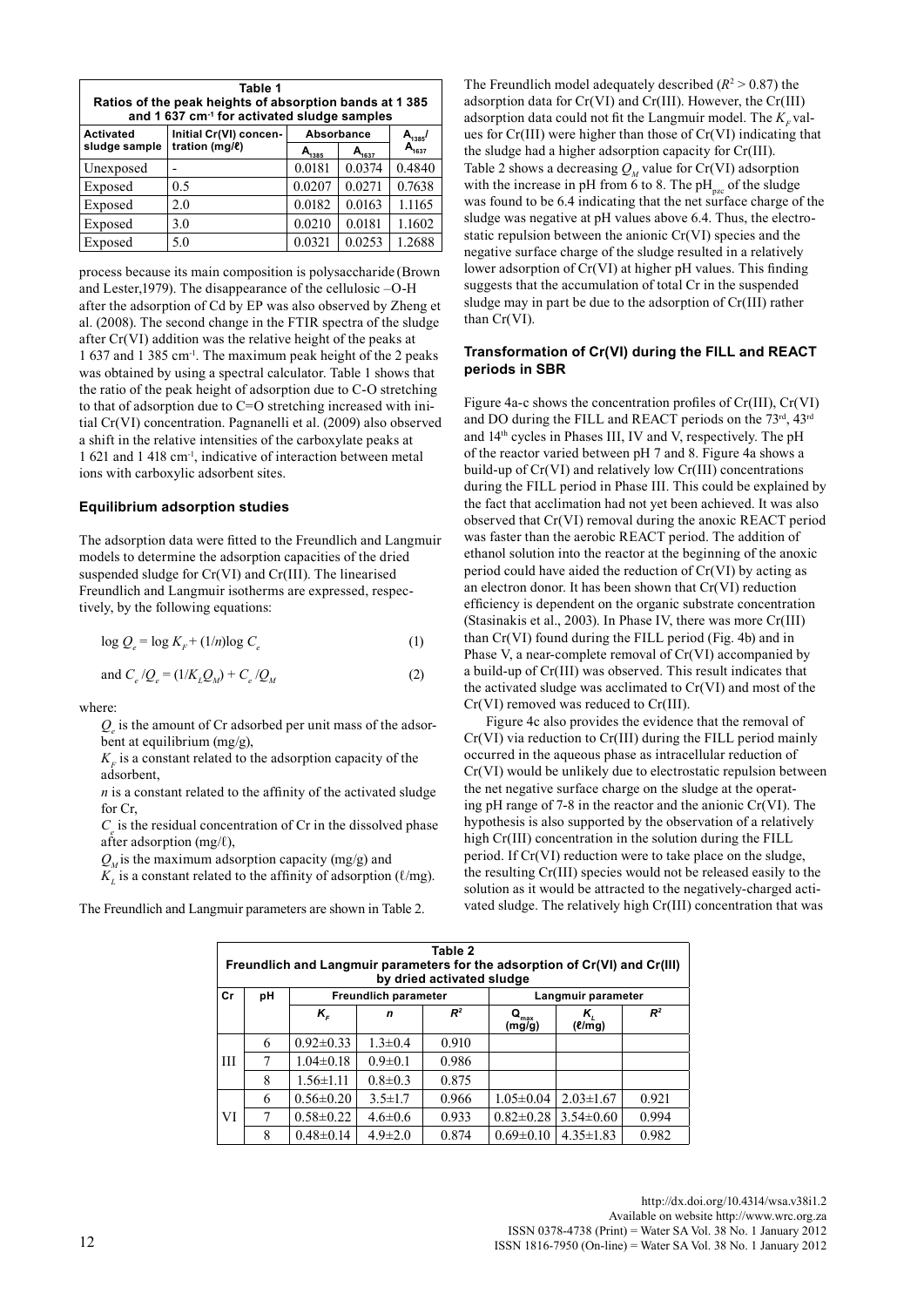

Concentration profiles of Cr(III), Cr(VI) and DO in SBR during the FILL and REACT periods in phases (a) III, (b) IV and (c) V

not removed during the FILL period in Phases IV and V might be due to complexation with the added organic substrates. It has been shown that metal precipitation ceased with increasing organic concentration (Remoundaki et al., 2007).

Cr(III) was observed to be removed from the solution very rapidly at the beginning of the aerobic REACT period in Phases IV and V (Fig. 4b and 4c). Precipitation is envisaged to be the main path of removal as the adsorption capacity of the biomass for Cr(III) has long been fulfilled at this stage. Steritt et al. (1981) found that the main Cr(III) removal mechanism in an activated sludge system operated at pH 7.4-7.7 was precipitation. The enhanced precipitation of Cr(III) upon the start of the aerobic REACT period in Phases IV and V may be the result of a combination of several factors including (i) increase in the pH of the mixed liquor, (ii) decreasing organic content due to microbial metabolism of organics in the presence of  $O_2$  and (iii) high Cr(III) concentration which had exceeded the solubility product of  $Cr(OH)_{3}$ . The precipitated  $Cr(III)$  may then be physically entrapped in the activated sludge flocs or it may settle independently from the solution forming a part of the sludge. Oxidation of Cr(III) to Cr(VI) was not observed during the aerobic REACT period even when the dissolved oxygen concentration was relatively high (Fig. 4b-c). This can be explained by the relatively slow rate of Cr(III) oxidation as compared to sorption and precipitation (Schroeder and Lee, 1975).

### **Conclusions**

The Cr(VI) removal efficiencies for SBR were found to be 80, 89 and more than 99% when the influent Cr(VI) concentrations were 2, 3 and 5 mg/ℓ (loading rates of  $1.4 \times 10^{-3}$ ,  $2.1 \times 10^{-3}$ ,  $3.5 \times 10^{-3}$  kg/m<sup>3</sup> day), respectively. The results revealed that Cr(VI) removal efficiency improved with acclimated activated sludge The adsorption data of Cr(VI) and Cr(III) fitted the Freundlich model fairly well. The adsorption study showed that the activated sludge had a relatively higher adsorption capacity for Cr(III) than for Cr(VI). The adsorption sites were identified as the carboxyl and cellulosic alcohol groups via the FTIR analysis. Determination of Cr in the suspended sludge showed that most of the Cr species were Cr(III). Determination of the Cr concentration profiles during the FILL and REACT periods showed that Cr(III) was the dominant species in the solution. Precipitation is envisaged to be the main path of removal for Cr(III).

## **References**

- APHA (1998) *Standard Methods for the Examination of Water and Wastewater* (20<sup>th</sup> edn.). American Public Health Association, Washington, DC.
- BROWN MJ and LESTER JN (1979) Metal removal in activated sludge: The role of bacterial extracellular polymers. *Water Res.* **13** 817-837.
- CHEN Y and GU G (2005) Preliminary studies on continuous chromium(VI) biological removal from wastewater by anaerobicaerobic activated sludge process. *Bioresour. Technol.* **96** 1713-1721.
- ELCI L, DIVRIKLI U, AKDOGAN A, HOL A, CETIN A and SOYLAK M (2010) Selective extraction of chromium(VI) using a leaching procedure with sodium carbonate from some plant leaves, soil and sediment samples. *J. Hazard. Mater.* **173** 778-782.
- IMAI A and GOLYNA EF (1990) Effects of pH and the oxidation state of chromium on the behaviour of chromium in the activated sludge process. *Water Res.* **24** 1143-1150.
- IMAI A and GOLYNA EF (1996) Speciation of chromium(III) in activated sludge. *Water Environ. Res.* **68** 301-310.
- KIMBROUGH DE, COHEN Y, WINER AM, CREELMAN L and MABUNI C (1999) A critical assessment of chromium in the environment. *Crit. Rev. Env. Sci. Technol.* **29** 1-46.
- KUMAR PA, RAY M and CHAKRABORTY S (2007) Hexavalent chromium removal from wastewater using aniline formaldehyde condensate coated silica gel. *J. Hazard. Mater.* **143** 24-32.
- OFOMAJA AE, NAIDOO EB and MODISE SJ (2009) Removal of copper(II) from aqueous solution by pine and base modified pine cone powder as biosorbent. *J. Hazard. Mater.* **168** 909-917.
- OROZCO AMF, CONTRERAS EM and ZARITZKY NE (2008) Modelling Cr(VI) removal by a combined carbon-activated sludge system. *J. Hazard. Mater.* **150** 46-52.
- PAGNANELLI F, MAINELLI S, BORNORONI L, DIONISI D and TORO L (2009) Mechanisms of heavy-metal removal by activated sludge. *Chemosphere* **75** 1028-1034.
- PARK D, YUN YS, JO JH and PARK JM (2005a) Mechanism of hexavalent chromium removal by dead fungal biomass of *Aspergillus niger. Water Res.* **39** 533-540.
- PARK D, YUN YS and PARK JM (2005b) Studies on hexavalent chromium biosorption by chemically-treated biomass of *Ecklonia*  sp. *Chemosphere* **60** 1356-1364.
- PARK D, YUN YS, LEE HW and PARK JM (2008) Advanced kinetic model of the Cr(VI) removal by biomaterials at various pHs and temperatures. *Bioresour. Technol.* **99** 1141-1147.
- REDDAD Z, GERENTE C, ANDRES Y and LE CLOIREC P (2003) Mechanism of Cr(III) and Cr(VI) removal from aqueous solutions by sugar beet pulp. *Environ. Technol.* **24** 257-264.
- REMOUNDAKI E, HATZIKIOSEYIAN A and TSEZOS M (2007) A systematic study of chromium solubility in the presence of organic matter: consequences for the treatment of chromium-containing wastewater. *J. Chem. Technol. Biotechnol.* **82** 802-808.
- SCHROEDER DC and LEE GF (1975) Potential transformations of chromium in natural waters. *Water Air Soil Pollut.* **4** 355-365.
- SIRIANUNTAPIBOON S and HONGSRISUWAN T (2007) Removal of Zn2+ and Cu2+ by a sequencing batch reactor. *Bioresour. Technol.* **98** 808-818.

[http://dx.doi.org/10.4314/wsa.v38i1.2](http://dx.doi.org/10.4314/wsa.v37i4.18) Available on website http://www.wrc.org.za ISSN 0378-4738 (Print) = Water SA Vol. 38 No. 1 January 2012 ISSN 1816-7950 (On-line) = Water SA Vol. 38 No. 1 January 2012 13